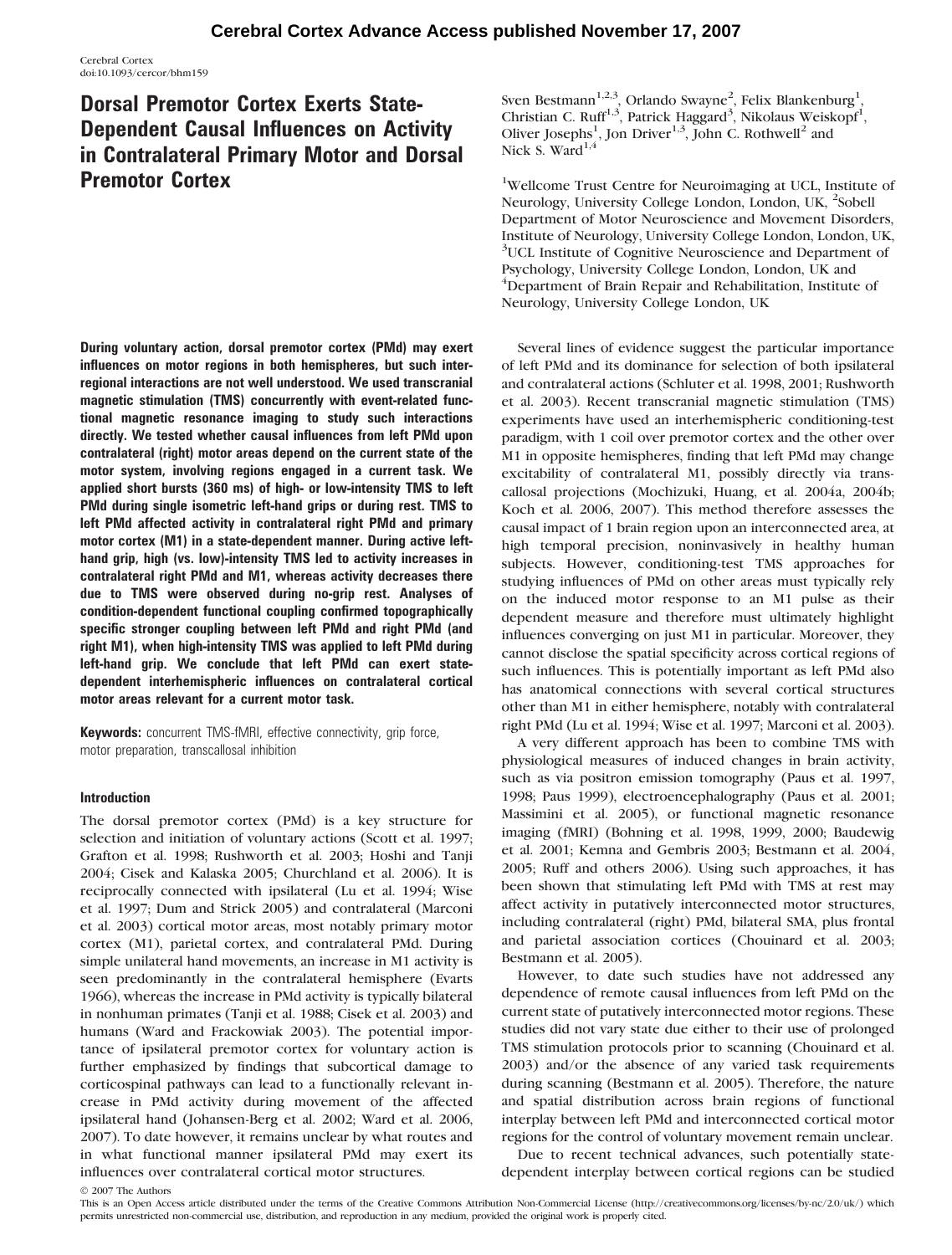noninvasively by combining TMS on line with event-related fMRI (Bohning et al. 2000; Baudewig et al. 2001; Kemna and Gembris 2003; Bestmann et al. 2004; Sack et al. 2007). This approach applies short TMS events or stimulation trains that can have immediate effects on brain activity lasting only a few seconds (Romeo et al. 2000; Modugno et al. 2001) during scanning. By concurrently assessing evoked activity changes throughout the brain with fMRI, this approach can thus provide a means of assessing interregional influences directly by using the causal intervention or ''perturbation'' of TMS and then measuring its remote effects as well as any local influences (Paus 2005).

Accordingly, we examined the causal impact of left PMd stimulation upon activity throughout the brain during 2 different contexts (ipsilateral grip task or no-grip rest). We assessed any state-dependent remote effects of left PMd TMS, and whether they might be distributed across all putatively interconnected areas (potentially including, e.g., ipsilateral left M1) or instead might be topographically restricted to taskrelevant brain regions during the left-hand movement (including contralateral right M1 and right PMd). Such an outcome would indicate some state specificity of causal influences from left PMd during control of voluntary ipsilateral movement. We specifically chose stimulation of left PMd because of its suggested dominance for the selection and preparation of hand movements (Schluter et al. 2001; Astafiev et al. 2003; Rushworth et al. 2003; Davare et al. 2006).

We applied short bursts of left PMd stimulation either during an active force generation grip task with the ipsilateral lefthand or during no-grip rest. We chose the grip task as its neural substrates (in the absence of TMS) are already well characterized (e.g., Ehrsson et al. 2000, 2001; Ward and Frackowiak 2003). Moreover, it allowed TMS application to overlap temporally with the active grip (see below). Our data reveal that causal interactions of left PMd TMS on activity in interconnected regions (including contralateral right PMd and right M1) vary strongly with the current motor state in a manner that is specific to relevant task-related motor cortical areas contralateral to the gripping hand and thus contralateral to the applied left PMd TMS.

## Materials and Methods

#### **Participants**

Twelve right-handed healthy volunteers participated (3 females, mean age 45.33 years, range 28-73 years) with neither history of neurological or psychiatric illness nor regular medication. Participants were naive to the purpose of the experiment. Full written consent was obtained from all participants, in accord with local ethics approval. The wide age range of participants (chosen here with a view for future possible clinical studies of patients) was taken into account in analysis of the results, which considered age as 1 possible factor.

## Experimental Paradigm

A continuous scanning session (25 min 44 s) was conducted to measure TMS influences in a  $2 \times 2$  factorial event-related design with motor state (grip, no grip) and TMS input to left PMd (TMS $_{\text{high}}$ , TMS $_{\text{low}}$ ) as experimental factors. In addition to 20 experimental trials per condition, we also recorded 20 null events. These comprise trials without experimental treatment and thus provide a baseline measure of activity. All trials were pseudorandomized so that each trial type occurred twice within 8 consecutive trials, with an average intertrial interval of 16.11 s to minimize any carryover effects of TMS bursts between successive trials (Modugno et al. 2001).

We varied the context in which TMS was applied using a simple lefthand dynamic isometric grip task (Ward and Frackowiak 2003; Ward et al. 2007). The grip manipulandum consisted of 2 force transducers (Honeywell FSG15N1A; Honeywell, Harristown, NJ) moulded between 2 plastic bars (width 6 cm). Compression of the 2 bars during isometric handgrip generated a differential voltage linearly proportional to the exerted force. The signal was fed into an amplifier (CED 1902), digitized (CED 1401; both Cambridge Electronic Design, Cambridge, UK), and stored on a personal computer. A video projector at the bore of the magnet projected visual stimuli onto a frosted screen, viewed via a mirror system mounted atop the MR head coil. A centrally presented visual columnar display gave visual feedback about any dynamic changes in recorded voltage (and hence grip force) vertically. During scanning, a visual cue indicated that participants should either perform a single isometric left-hand grip or maintain rest. Target force levels for all grip trials were set to 20% of individual maximum voluntary contraction (MVC) and displayed as a horizontal yellow bar on the red feedback column (Fig. 1A). This grip task was chosen based on pilot work showing that participants could perform the task well even in the presence of TMS (thus avoiding contamination of any neural effects of TMS by overt behavioral changes, see Discussion). Furthermore, the extended duration of each handgrip in the present task allowed TMS to overlap with the active motor state, as confirmed below. Finally, the neural substrates of this particular grip task have been well characterized by prior fMRI studies (Ward and Frackowiak 2003).

On an unpredictable 50% of trials (grip condition), a left-hand arrow as well as the grip-force target level were presented at trial onset (see Fig. 1A). This cue started the trial, indicating that participants should perform a brief single left-hand grip, until the column representing force reached the horizontal target bar. The cue and target level were displayed for 4 s, superimposed on the force column that was present throughout the experiment. Participants were explicitly instructed that speed was not critical and that they should generate a nonballistic handgrip to approximately match the displayed target bar using a gentle pace without major corrective movements.

On the other unpredictable 50% of trials (no-grip condition), a cross (''3'' character) was shown instead of an arrow at trial onset (Fig. 1A). This indicated that participants should withhold from making a lefthand grip and instead keep the hands relaxed (no-grip rest condition). This forewarning for a no-grip trial also served to prevent unintentional grip force being generated when TMS pulses occurred. Only left-hand grips were performed. However, participants held 1 manipulandum in the right-hand to allow the assessment of any unintended mirror movements or of undesired twitches during TMS. Neither was observed here.

Two TMS intensities were applied over left PMd: for the TMS<sub>high</sub> condition, TMS was applied at 110% of individual resting motor (M1) threshold (RMT; mean intensity  $[\pm S_D]$  of 74%  $[\pm 7\%]$  of maximal stimulator output, MSO), which is known to be effective in stimulating PMd (Mochizuki, Huang, Rothwell 2004; Bestmann et al. 2005; Praeg et al. 2005; Baumer et al. 2006; Koch et al. 2006; O'Shea et al., 2007). RMT was determined for the right-hand when stimulating over left M1. An unpredictable 50% of all trials during the fMRI experiment were in this TMS<sub>high</sub> condition (orthogonally to the grip/no-grip manipulation). The other unpredictable half of trials during scanning provided the  $TMS<sub>low</sub>$  condition, which had the TMS intensity set to 70% of individual active motor threshold (AMT), corresponding to a mean intensity (±SD) of 42% (±4%) MSO. The seemingly rather high motor thresholds (in terms of MSO) in our study reflect increased impedance of the extended MR-compatible cabling running from the stimulator to the coil.

A TMS train (5 pulses at 11 Hz) was applied on all trials to left PMd (i.e., ipsilateral to the active hand for the grip task), starting 900 ms (10 echo-planar image [EPI] slice acquisitions) after presentation of the instructional visual cue. We chose this fixed interval (rather than triggering TMS from the actual movement onset on each trial) because TMS pulse application had to be synchronized and interleaved with high temporal precision in relation to each EPI slice acquisition (see below and Fig. 1B). We later verified that participants were indeed performing the grip task at the moment of TMS delivery on relevant trials (see Results), as in previous work with the same behavioral grip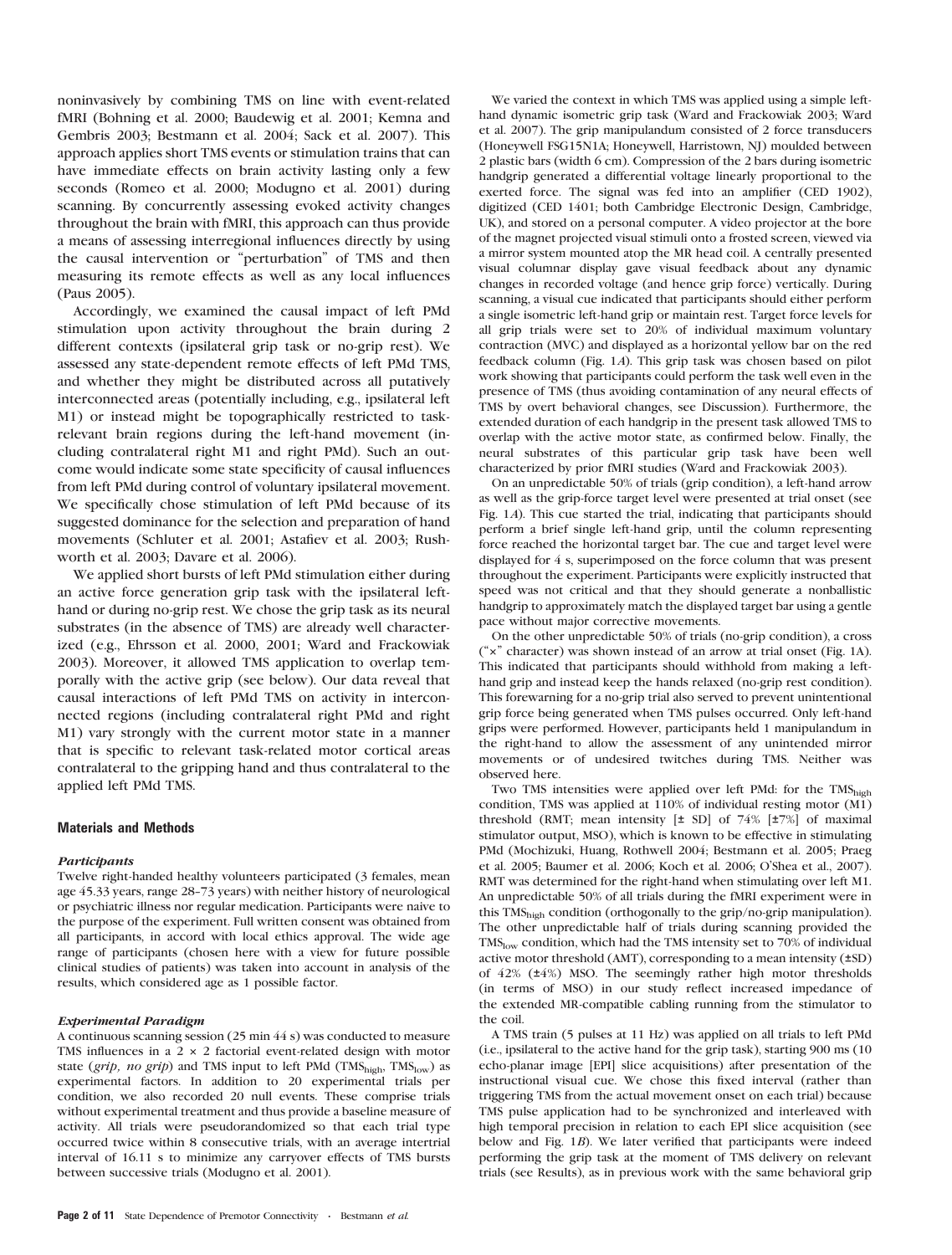

Figure 1. Experimental setup and main effects of grip task. (A) Grip-force manipulandum and screen display for grip (arrow to left) and no-grip (central cross) trials. During grip trials, a yellow target bar indicated the required force level of 20% MVC. The actual force exerted was indicated on line by a red column. Participants were instructed to generate a nonballistic force matching the displayed target bar using a gentle pace without major corrective movements. TMS was applied in a train, starting 900 ms after presentation of the target force bar, so as to overlap with performance of the grip. (B) Schematic of EPI-TMS pulse synchronization. On each trial, TMS was applied at 1 of 2 intensities (110%) RMT or 70% AMT). TMS pulses were applied every 90 ms during the waiting time between EPI navigator echoes and EPI data readout. Every slice was perturbed equally often throughout a scanning session. TMS pulses were temporally separated from any slice selection gradients or excitation pulses (fat saturation pulse, trigger pulse, RF pulse, slice selection gradient, refocusing gradient, and navigator echo) and EPI data readout-gradients. (C) Simple fMRI main effects of grip  $>$  no grip, irrespective of TMS. Results of the group random-effects analysis are projected onto a transparent schematic of the MNI template brain and on a transverse section  $(z = 54)$  of the averaged normalized structural scans of all participants. The height threshold was set at  $T > 4$ , uncorrected for multiple comparisons across whole brain, and the extent (or cluster) threshold set at  $P < 0.05$ , corrected for multiple comparisons across whole brain. Left-hand grip evoked activity in right M1, extending into adjacent PMd and ventral premotor cortex, plus primary and secondary somatosensory cortex. Additional activity increases were found in superior parietal cortex and intraparietal sulcus, reflecting the visuomotor processing involved in handgrip trials. Note that we focused imaging largely on the dorsal part of the brain. Therefore, any ventral visual activations due to visual aspects of the grip task were outside the field of view.  $R =$  right.

task (Ward and Frackowiak 2003). In total, 400 TMS pulses were applied during each scanning session, half of these at the low intensity of 70% AMT. Our stimulation protocol thus conformed to published TMS guidelines (Wassermann 1998).

Prior to scanning, participants were pretrained outside the scanner until comfortable with the grip task without TMS being applied. Once inside the scanner, the TMS coil was carefully located over left PMd (see below) and the task was briefly practiced again until participants performed brief and nonballistic isometric handgrips that approximately reached the required force level on every trial. Some preliminary TMS trains were applied at 110% RMT while the participant was contracting their right-hand at around 20% MVC (i.e., with the opposite hand to that used during the scanning paradigm). This ensured that participants were comfortable with the TMS stimulation protocol and also provided a check that no twitches were induced contralaterally to TMS. No overt muscle responses were either observed in any participant or later reported by participants.

### Magnetic Resonance Imaging

MRI was conducted with a 1.5-T Magnetom SONATA system (Siemens Medical Solutions, Erlangen, Germany) using the body-transmit coil and

the single-channel receive CP head array (30 cm diameter). Wholehead T1-weighted anatomical images were acquired after the experiment using a 3D MDEFT sequence with an isotropic resolution of 1 mm3 (Deichmann et al. 2004). Each scanning session comprised functional T2\*-weighted MRI transverse EPIs with blood oxygenation level--dependent (BOLD) contrast, covering the dorsal convexity of the brain down to the thalamus (848 volumes, 20 slices per volume,  $64 \times 96$ matrix,  $3 \times 3$  mm in-plane resolution with 50% oversampling in phaseencoding direction, 2.5 mm slice thickness plus 50% spatial gap between spatially adjacent slices, time repetition = 1800 ms; time echo = 50 ms;  $\alpha$  = 90°; echo spacing 500 µs; 2298 Hz/pixel bandwidth; trapezoidal readout gradients with a ramp of  $130 \,\mu s$  and a flat top of  $240$ µs; field of view:  $192 \times 192$  mm; max slew rate 214.9 mT/m/ms). The oversampling in the phase-encoding direction shifted residual Nyquist ghosting (induced by the presence of the MR-compatible TMS coil inside the scanner) outside of the brain image, without compromising the spatial resolution of MR images. Physiological and technical artifacts were monitored online during scanning (Weiskopf et al. 2007). The first 5 volumes were discarded to allow for  $T_1$  equilibration effects. Following the main experiment, whole-brain EPI volumes were acquired using the same orientation to facilitate spatial normalization of the spatially restricted functional image series.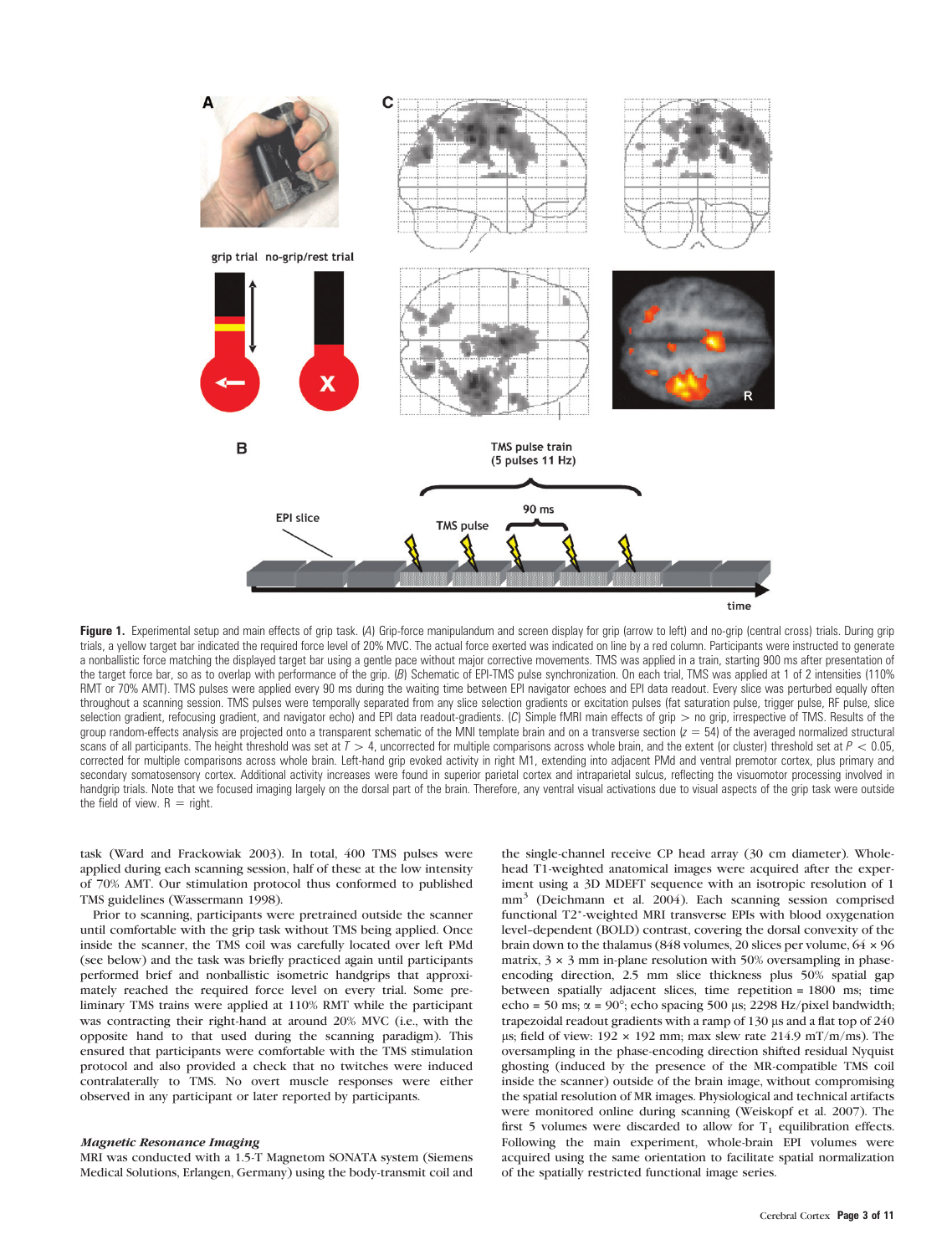#### Interleaved TMS-fMRI

TMS was implemented using a MagStim Rapid system (The Magstim Company, Dyfed, UK) with a custom-built MR-compatible figure of 8 stimulation coil (2 windings of 10 turns each; inner wing diameter 53 mm, distance between outer coil surface and windings of 2-3 mm [variation due to manufacturing tolerance]; coil inductance, including cable, of 20  $\mu$ H; and maximal current at 100% stimulator output of  $\sim$  5 kA). The stimulation unit was housed inside the scanner room in a shielded cabinet from which the stimulation coil cable was fed through a custom filter box (The Magstim Company). Residual RF transmission along the coil cable was further suppressed using ferrite sleeves. The TMS coil was connected to the stimulator in parallel to a high-voltage relay (Magstim ES9486, The Magstim Company). During EPI acquisition, the relay was in closed mode, thereby effectively preventing any residual leakage in current flow from the stimulator. The relay was opened 50 ms prior to TMS pulse discharge and closed again 8 ms after termination of the last TMS pulse of a trial. The relay and TMS were controlled with a unit developed in-house based on a BASIC Stamp 2 microcontroller (Parallax Inc, Rocklin, CA). TMS pulses were applied during the dead time between the EPI navigator echoes and the EPI data readout and separated from RF slice excitation pulses (Gaussian-like symmetric sync, 2560-ms duration, Bestmann, Baudewig, Frahm 2003). Throughout scanning, each slice coincided equally often with TMS pulses to avoid any systematic influences on slice-by-slice variance.

The stimulation site over the left PMd was determined as the scalp point 2 cm anterior and 1 cm medial to the so-called motor ''hot spot'' for evoking single muscle twitches in the contralateral first dorsal interosseous (Schluter et al. 1998; Johansen-Berg et al. 2002; O'Shea et al., 2007). Inside the scanner, the stimulation coil was placed over the marked location using an MR-compatible, custom-built coil holder, allowing stable positioning of the TMS coil with several degrees of freedom. The coil was oriented tangential to the scalp, at approximately 45° from the mid-line, inducing a biphasic current with an initial anteroposterior-induced direction. Foam-padded cushions were used to restrict head movements.

All visual stimulation, grip-force data acquisition, TMS triggering and intensity regulation, and relay settings were controlled using the toolbox Cogent 2000 (Wellcome Department of Imaging Neuroscience, London, UK; http://www.fil.ion.ucl.ac.uk/cogent) running under Matlab (The Mathworks, Natick, MA). Participants wore earplugs (single number ratings = 36 dB) to reduce acoustic noise from the scanner and the TMS discharge sound.

# Behavioral and fMRI Data Analysis

For each grip trial, we measured the movement onset, grip duration, and peak force. Movement "onset" was defined as the latency between the onset of the visual cue indicating a grip trial and the point when grip force exceeded 20% of baseline value. This, however, means that the cortical activity related to grip-force production probably started several tens or hundreds of milliseconds before this level was reached. Moreover, the extended nature of the TMS train (360-ms duration) ensured that it would overlap with grip-related brain states during the grip task. Grip duration was defined between the 2 successive time points at which grip force exceeded the 20% of baseline boundary, and the maximum force was determined during this period. Paired 2 tailed *t*-tests were used for comparison of these parameters across participants and stimulation conditions.

Following trajectory-based online reconstruction of functional images (Josephs et al. 2000), EPI slices coinciding with TMS pulses were replaced by interpolation between the previous and subsequent acquisition of the same slice (Ruff et al. 2006). Additionally, any remaining slices whose mean signal deviated from the mean signal of the slice time series by more than 1.5 SD were replaced in the same way (only 0.19% in total).

Imaging data were analyzed using Statistical Parametric Mapping (SPM5, http://www.fil.ion.ucl.ac.uk/spm) implemented in Matlab 6. The first 5 volumes were discarded, and all subsequent volumes were realigned to the first volume in order to correct for interscan movement. Additional unwanted variance related to interactions of head motion and geometric distortions were removed using the ''unwarp'' toolbox as implemented in SPM5 (Andersson et al. 2001).

The whole-brain EPI images were normalized to a standard EPI template based on the Montreal Neurological Institute (MNI) reference brain in Talairach space, using 4th degree b-spline interpolation, and resampled to  $2 \times 2 \times 2$  mm<sup>3</sup> voxels. The resulting transformation parameters were applied to the image volumes of the main experiment. Preprocessing included detrending of time series in each voxel with a linear model of the global signal (Macey et al. 2004); grand mean scaling of 100 over voxels and scans, AR(1) model to account for serial autocorrelations of the data; and spatial smoothing of normalized images with an isotropic 8-mm full-width at half-maximum Gaussian kernel to allow for valid statistical inference according to Gaussian random field theory.

Statistical analysis followed a 2-stage procedure. First, a single-subject fixed-effects model was computed for each participant by multiple regression of the voxelwise time series onto a composite model containing the covariates of interest. Each of the 4 event-related trial types (TMS<sub>high</sub>-grip, TMS<sub>low</sub>-grip, TMS<sub>high</sub>-no grip, TMS<sub>low</sub>-no grip) were modeled as delta functions, with onsets defined as the first TMS pulse, and were included as separate covariates. To account for any additional variance induced by any slight trial-by-trial and or intersubject variations in grip force and grip duration, additional covariates comprising a delta function scaled by the actual peak force and duration exerted for each handgrip were included in the model. All covariates were convolved with a canonical synthetic hemodynamic response function in a general linear model (Friston et al. 1995, 1998) together with a single covariate representing the mean (constant) term over scans. Thus, for each participant, voxelwise parameter estimates for each covariate were calculated, resulting from the weighted least squares fit of the model to the data. The statistical parametric maps (SPMs) of the t statistic resulting from linear contrasts of each covariate were then generated and stored as separate images for each participant.

At a second level of analysis, contrast images for each participant and covariate were entered into a 1-sample t-test for each covariate of interest in a random-effects analysis across participants. Any age-related changes in cortical connectivity (Della-Maggiore et al. 2000; Rowe et al. 2006) or PMd function (Ward and Frackowiak 2003) were considered by including the age of each participant as a covariate in this secondlevel model. This revealed no age-related influences for the critical findings, namely for the main effect of TMS; the main effect of grip; or their interaction, in any grip-task--related areas for the present dataset. The height threshold for SPM $\{t\}$  maps was set at  $T > 4$ , uncorrected for multiple comparisons across the whole brain, and the extent (cluster) threshold set at  $P < 0.05$ , corrected for multiple comparisons across the whole brain.

The site of stimulation (left PMd) around the left precentral sulcus  $(x, y, z = -26, -14, 62$ ; see Amiez et al. 2006) was a priori defined as a region of interest (ROI) for our fMRI analysis. This region corresponds well to previously reported activity changes at the putative site of stimulation following premotor repetitive TMS (Rowe et al. 2006). Small volume correction for this ROI was applied by using a spherical mask around this location with a diameter of 15 mm. Activity within this ROI is reported at  $P \le 0.05$ , cluster level corrected for multiple comparisons within the spherical ROI.

### Analysis of Condition-Dependent Functional Coupling between Stimulated Left PMd and Other Brain Regions

In addition to the standard event-related analysis of fMRI activity by condition described above, we also ran a supplementary analysis testing for any changes in ''functional coupling'' or effective connectivity between areas as a function of condition (Friston et al. 1997; Gitelman et al. 2003). Specifically, we tested for any regions showing higher functional coupling with the targeted left PMd site when stimulated with high versus low TMS under the active grip versus no-grip conditions. To do so, we used the well-established ''psychophysiological interaction'' or PPI approach (e.g., Friston et al. 1997; Gitelman et al. 2003; Lee et al. 2003; Egner and Hirsch 2005; Wolbers et al. 2006), a data-driven analysis that makes relatively minimal assumptions. We tested for areas showing stronger functional coupling with left PMd (i.e., higher covariation in residual activity patterns with the time course of left PMd, once the mean condition-specific activations identified by the main SPM analysis, as above, had been factored out from all regions).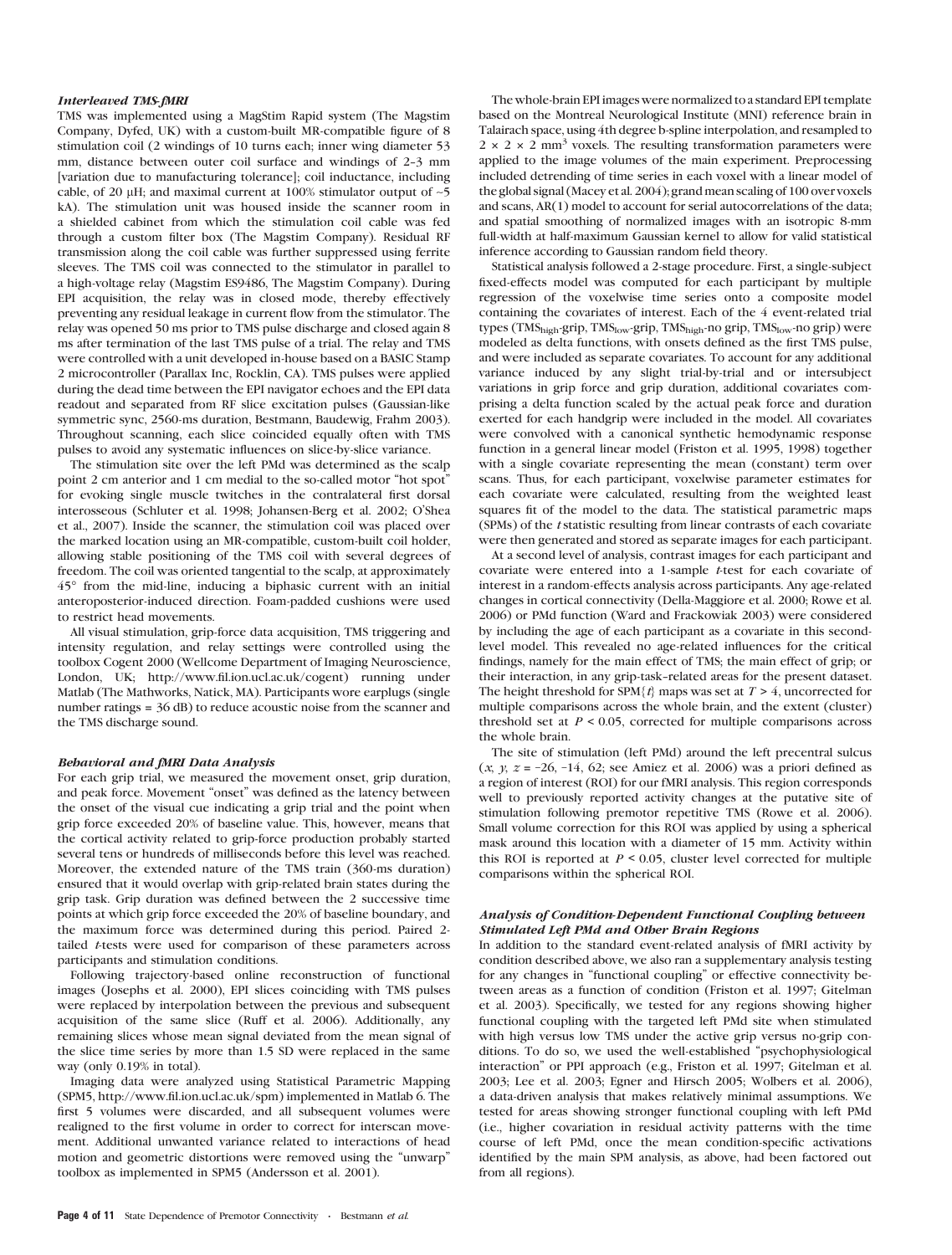Specifically, we extracted the first eigenvariate of the fMRI signal from an 8-mm ROI sphere, centered around the group peak voxel for the main effect of high- versus low-intensity TMS in the basic SPM analysis  $(x, y, z = -18, -16, 62)$ . We then tested for a PPI interaction, namely a stronger covariation of left PMd with other areas related to the motor task that was specific to high versus low TMS, during the active grip-task versus the no-grip condition. To focus on the taskrelated areas of interest, we restricted this PPI analysis to those regions which had shown an overall activation for grip versus no grip (inclusive masking at  $P \leq 0.05$ , uncorrected, but with the PPI itself thresholded at our conventional threshold of  $T \geq 4$  and extent (or cluster) threshold set at  $P < 0.05$ , corrected for multiple comparisons across the whole brain). At the second-level model, we included the age of each participant as a covariate. Again, no age-related influences for the critical contrast were observed.

For all fMRI analyses (except for the ROI consideration of left PMd), allocation of BOLD signal changes to anatomical regions was made according to anatomical landmarks identified from the mean T1 weighted structural image of all participants with the aid of the atlas of Duvernoy (Duvernoy 1991) as well as by using a 3-dimensional probabilistic computerized cytoarchitectonic atlas (Eickhoff et al. 2005).

## **Results**

# Behavioral Results

None of the participants reported any adverse side effects. Participants reached the desired target force level accurately on grip trials (mean ± SD) 20.3 ± 1.5% of MVC, with left-hand grip movements exceeding our criterion for movement onset ( $>20\%$  of baseline) on average 1.13  $\pm$  0.21 s after the instructional cue and lasting for  $1.1 \pm 0.5$  s. Note that here we used a conservative measure for movement onset (>20% of baseline). Accordingly, neural changes related to grip probably started several tens or hundreds of milliseconds prior to this, and given the extended train of TMS (360-ms duration), some of this train must overlap with neural states associated with the active grip. Force level, movement onset, and movement duration within participants were highly correlated across the 2 TMS stimulation conditions within single subjects (all  $r > 0.7$ ,  $P < 0.05$ ), indicating that performance was comparable across conditions. There were no behavioral differences between the high and low TMS condition in peak force (TMS $_{\text{low}}$  mean  $\pm$  standard error of the mean:  $20.3 \pm 1.5\%$  MVC, TMS<sub>high</sub>:  $20.3 \pm 1.6\%$  MVC,  $t_{11}$  = -0.24, P = 0.81), grip duration (TMS<sub>low</sub>: 1.12 ± 0.45 s, TMS<sub>high</sub>: 1.09 ± 0.43 s,  $t_{11}$  = 1.97,  $P = 0.08$ ), or grip-onset time (TMS<sub>low</sub>: 1.13 ± 0.16 s, TMS<sub>high</sub>: 1.15 ± 0.15 s,  $t_{11} = -1.02$ ,  $P =$ 0.33). This was important for our design, as our aim was that the motor task here should serve to manipulate the ''motor state'' of the cortical network when high versus low TMS was applied, rather than high TMS serving to disrupt performance of the motor task (which might then have complicated interpretation of any fMRI changes). Instead, the approach here was to apply TMS as a physiological "perturbation" during 1 motor state (active grip) versus another (rest) and then measure the impact of this on remote but potentially interconnected brain regions with fMRI. No mirror movements of the right-hand occurred during TMS, as confirmed by the right-hand grip-force recordings, in addition to participants' self-report.

### Functional Imaging Results: Activations by Condition

Figure 1C shows the main effect of the grip-force motor task as compared with the no-grip condition, when pooling across the 2 TMS intensities:  $(TMS<sub>high</sub>-grip + TMS<sub>low</sub>-grip) - (TMS<sub>high</sub>-no$ grip + TMS<sub>low</sub>-no grip). In accord with prior fMRI work with this grip task (Ward and Frackowiak 2003), left-hand grip induced largely right lateralized activity in primary sensorimotor cortex, right PMd, supplementary and cingulate motor area, ventral premotor cortex, secondary somatosensory cortex, and intraparietal sulcus (see Fig. 1C; see also Table 1, grip > no grip). Additional activity increases were observed in left PMd (peak: x, y,  $z = -30, -8, 60$ ), albeit at a lower threshold of  $P \leq 0.001$ , uncorrected for multiple comparisons across the brain.

By contrast, when participants had to withhold movements (i.e., following appearance of an  $x^*$  symbol, rather than a leftward arrow, at the start of no-grip trials, see Fig. 1A), activity was significantly larger in left and right dorsolateral prefrontal cortex, as compared with grip trials (see Table 1, no grip > grip), possibly reflecting response inhibition in these no-grip trials.

Turning to the impact of high- versus low-intensity TMS [i.e., (TMShigh-grip + TMShigh-no grip) – (TMSlow-grip + TMSlow-no grip)], given that the TMS probe was located over left PMd, we considered an a priori ROI for inspection of local TMS effects (see Materials and Methods above). As shown in Figure 2, the ROI analysis of left PMd revealed a significant activity increase for  $TMS<sub>high</sub>$  (vs.  $TMS<sub>low</sub>$ ), which was attributed to premotor area 6, with 80% probability, by a computerized cytoarchitectonic atlas designed for use with SPM (Eickhoff et al. 2005). This assignment would thus correspond to the PMd (Picard and Strick 2001; Chouinard and Paus 2006; Mayka et al. 2006) (see Table 1). Therefore, TMS at high (vs. low)-intensity elicited a small yet significant relative activity increase at the putative site of stimulation.

Comparing both types of TMS event (high and low together, 50% of which contained grip trials at each TMS intensity) jointly against null events confirmed that presence versus absence of any TMS stimulation activated bilateral auditory cortex, as would be expected, due to the click sound inevitably associated with TMS application (see Supplementary Fig. S1 and Supplementary Table S1). This is consistent with all prior combined TMS neuroimaging studies (e.g., Siebner et al. 1999). However, such considerations are tangential to the hypothesisdriven focus on motor-related regions here and cannot explain our other fMRI findings.

The critical question in the present study was how the high > low TMS manipulation (which activated the target site in left PMd, see Fig. 2) would interact with the current motor state, that is,  $(TMS<sub>high</sub>-grip - TMS<sub>low</sub>-grip) - (TMS<sub>high</sub>-no grip TMS<sub>low</sub>$ -no grip). Critically, we found (Fig. 3A) a significant crossover interaction between motor state and TMS intensity to left PMd, arising in right M1 hand region (BA4a) and the caudal aspect of right PMd (BA6). Figure  $3B$  plots the parameter estimates (proportional to percent signal change) for the peak voxels within each of these areas for each of the 4 main conditions. This reveals that during the grip task that activated the motor network,  $TMS<sub>high</sub>$  (versus  $TMS<sub>low</sub>$ ) to left PMd led to relative increases in contralateral right PMd and M1. By contrast, when TMShigh was applied to left PMd during no-grip rest, this led to relative decreases instead in contralateral motor and premotor activity, as compared with  $TMS_{low}$  (see Fig. 3B). Note that due to its 'crossover' nature, this interaction cannot simply be explained away by scaling effects, changes in baseline activity per se; nor can it be explained by age-dependent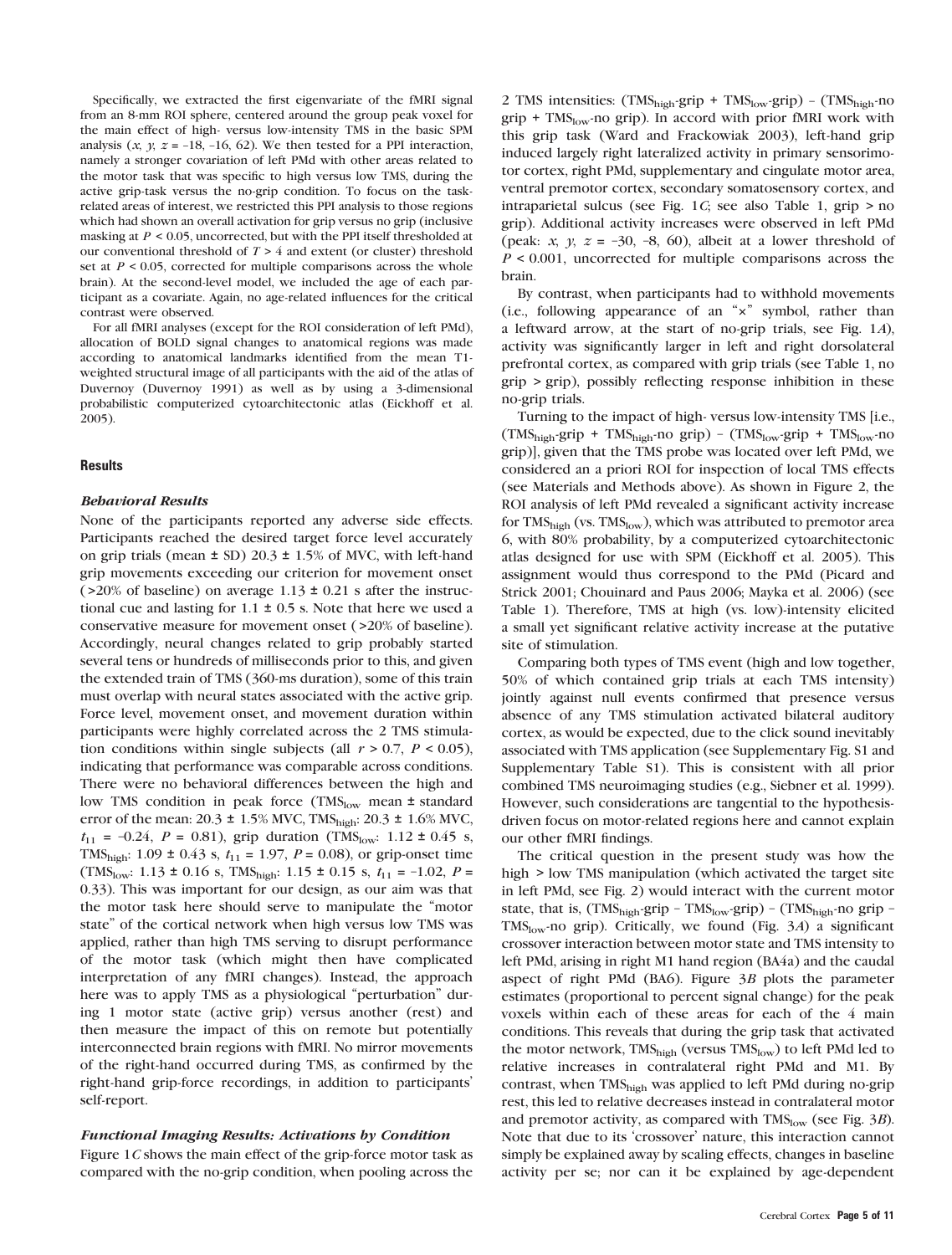# Table 1

| Imaging results |  |
|-----------------|--|
|                 |  |

| Anatomical/functional region                                                                        | MNI coordinates |       |    | Peak voxel |         | Cluster   |  |
|-----------------------------------------------------------------------------------------------------|-----------------|-------|----|------------|---------|-----------|--|
|                                                                                                     | X               | V     | Z  | Z score    | T score | $P$ value |  |
| Simple effect grip $>$ no grip (irrespective of TMS)                                                |                 |       |    |            |         |           |  |
| R M1/PMd                                                                                            | 38              | $-22$ | 54 | 4.85       | 10.29   | < 0.001   |  |
| R postcentral sulcus                                                                                | 40              | $-34$ | 54 | 5.56       | 15.37   | < 0.001   |  |
| Supplementary motor area/cingulate motor area                                                       | 2               | $-4$  | 54 | 5.28       | 13.05   | < 0.001   |  |
| BL supplementary motor area                                                                         |                 | $-4$  | 70 | 5.07       | 11.62   | < 0.001   |  |
| BL cingulate cortex                                                                                 | 0               | $-22$ | 48 | 4.42       | 8.17    | < 0.001   |  |
| R posterior superior parietal cortex                                                                | 8               | $-78$ | 52 | 3.79       | 5.90    | 0.002     |  |
| R posterior intraparietal sulcus                                                                    | 24              | $-74$ | 30 | 5.02       | 11.32   | < 0.001   |  |
| R ventral premotor cortex                                                                           | 54              | 6     | 38 | 4.35       | 7.87    | < 0.001   |  |
| L superior occipital gyrus                                                                          | $-24$           | $-86$ | 26 | 3.79       | 5.91    | < 0.02    |  |
| L superior parietal cortex                                                                          | $-26$           | $-60$ | 54 | 4.33       | 7.79    | < 0.001   |  |
| R thalamus                                                                                          | 8               | $-12$ | 10 | 3.92       | 6.31    | < 0.02    |  |
| Simple effect no grip $>$ grip (irrespective of TMS)                                                |                 |       |    |            |         |           |  |
| L medial frontal gyrus                                                                              | $-32$           | 28    | 52 | 4.93       | 10.75   | < 0.001   |  |
| R medial frontal gyrus                                                                              | 32              | 36    | 50 | 4.32       | 7.74    | < 0.01    |  |
| Simple effect $TMS_{\text{hidh}} > TMS_{\text{low}}$ (irrespective of grip)                         |                 |       |    |            |         |           |  |
| R inferior temporal gyrus                                                                           | 46              | $-20$ | 8  | 3.80       | 5.93    | < 0.05    |  |
| L precentral sulcus                                                                                 | $-18$           | $-16$ | 62 | 3.21       | 4.40    | $< 0.05*$ |  |
| Simple effect $TMS_{low} > TMS_{high}$ (irrespective of grip)                                       |                 |       |    |            |         |           |  |
| R anterior inferior parietal cortex                                                                 | 54              | $-58$ | 42 | 4.48       | 8.44    | < 0.005   |  |
| L superior parietal cortex                                                                          | $-26$           | $-46$ | 66 | 4.35       | 7.87    | < 0.05    |  |
| Interaction (TMS <sub>high</sub> -no grip-TMS <sub>low</sub> no grip) - (TMS <sub>high</sub> -grip- |                 |       |    |            |         |           |  |
| $TMSlow-grip)$                                                                                      |                 |       |    |            |         |           |  |
| R precentral gyrus                                                                                  | 34              | $-16$ | 58 | 4.58       | 8.88    | < 0.05    |  |
| R central sulcus                                                                                    | 36              | $-26$ | 62 | 4.11       | 6.93    | < 0.05    |  |

Note: Height threshold of  $T > 4$ , uncorrected for multiple comparisons across whole brain, and extent (or cluster) threshold set at  $P < 0.05$ , corrected for multiple comparisons across whole brain. R, right; BL, bilateral; L, left.

 $*P < 0.05$  cluster level corrected for multiple comparisons across whole across small volume of interest in a priori defined area of stimulation.



Figure 2. Local effect of TMS stimulation on BOLD signal from left PMd ROI analysis for  $TMS_{high}$   $> TMS_{low}$ , irrespective of grip, in an a priori defined ROI (sphere of 15 mm diameter, illustrated by the white circle) centered around the site of stimulation in the left PMd  $(x, y, z: -24, -14, 62)$ . TMS<sub>high</sub> versus TMS<sub>low</sub> induced more activity in this area ( $P < 0.05$ , corrected for multiple comparisons at the cluster level within ROI). Thus, TMS at 110% of RMT evoked a local activity increase, relative to stimulation at the low intensity (70% AMT). Activations are projected onto the average normalized structural scans of all participants.  $R = right$ .

changes in PMd function, as we had assessed any such influences in our analysis. The critical interaction remained significant after taking into account these factors.

# Functional Imaging Results: Condition-Specific Functional Coupling with Left PMd

In addition to assessing the overall activations per condition, as analyzed above, we also implemented a PPI analysis for any condition-specific functional coupling between TMSstimulated left PMd (which provided the "seed" area) and other brain regions, with a particular interest in those related to the grip task. The resulting SPM for the PPI seeded with left PMd (i.e., testing for covariations in any other brain regions, with the residual time course of left PMd) confirmed that TMSstimulated left PMd showed significantly higher effective connectivity with contralateral PMd  $(x, y, z = 36, -14, 56)$  and contralateral M1 (x, y,  $z = 36, -24, 64$ ) during grip than for the no-grip condition (see Fig. 3C). Thus, these right hemispheric motor regions showed stronger functional coupling with the stimulated left PMd during voluntary control of left-hand grip than in the no-grip condition.

# **Discussion**

Using short bursts of TMS to left PMd during fMRI, we showed state-dependent causal influences of left PMd on activity levels in remote anatomically interconnected regions (right PMd and M1). Whereas previous work had shown that more extended TMS (for 10 s or more) to PMd can produce some remote activity increases in cortical motor structures distant to the stimulation site (Chouinard et al. 2003; Bestmann et al. 2005), the new finding here was that such remote influences can vary depending on the current motor state. Moreover, they can do so in an event-related fashion, when the motor state changes unpredictably from trial to trial, and TMS is applied in short bursts.

This state dependence arose predominantly for motor structures engaged in the current motor behavior (i.e., within the network activated by the left-hand grip task), rather than being broadly distributed across the entire range of potentially interconnected brain regions (including ipsilateral M1). Although, TMS is known to produce some unspecific secondary activity changes (see Supplementary Fig. S1), as, for example, in auditory cortex (Siebner et al. 1999), the present findings cannot be readily explained away or attributed merely to such undesired stimulation effects. In particular, the crossover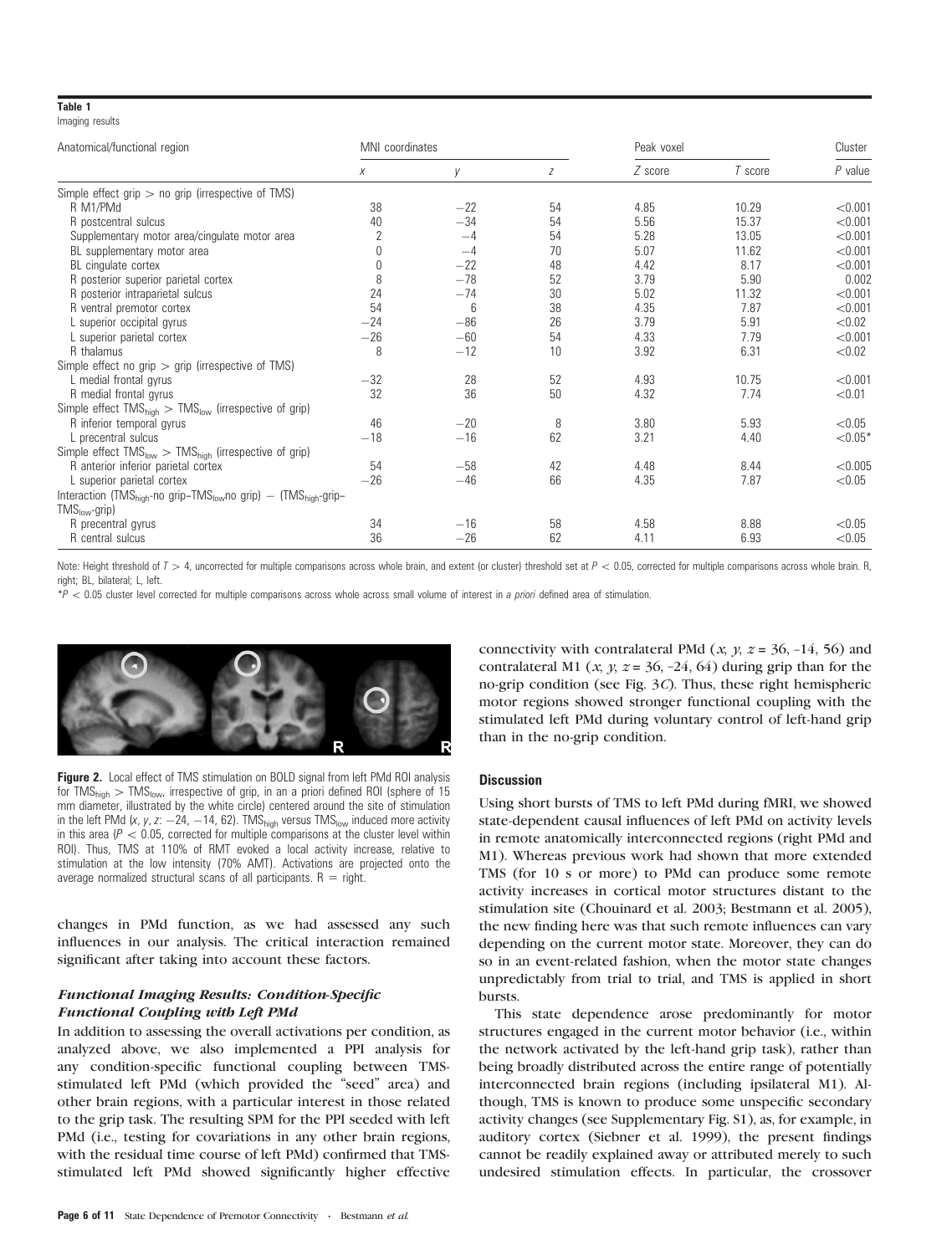

Figure 3. Interaction between TMS intensity and current motor state for BOLD signals. (A) SPMs showing a significant interaction  $[(TMS_{high} - no)$  grip  $-TMS_{low} - no$ grip)  $-$  (TMS<sub>high</sub>-grip-TMS<sub>low</sub>-grip)] in right PMd contralateral to TMS stimulation  $(x,$  $y$ , z: 34,  $-16$ , 58; assigned to area 6 with a 50% (30-70%) probability, [Eickhoff et al. 2005]) and right M1 (36,  $-26$ , 62; assigned to area 4a with a 60% probability). These same regions were also modulated by the grip task (i.e., were active during left-hand grip), see Table 1, Figure 1C. (B) SPM parameter estimates showing that TMS $_{\text{high}}$  to left PMd at rest led to a relative activity decrease in contralateral PMd and M1 (BA4a), as compared with TMS<sub>low</sub>. By contrast, when applied during active left-hand grip, TMS<sub>high</sub> to left PMd now led instead to a relative increase in activity in these regions. This illustrates the state-dependent influence of left PMd TMS on contralateral motor areas, which are implicated in hand movement control. (C) Regions implicated in the grip task that also show changes in functional coupling (as revealed by an independent PPI analysis) with the site of TMS stimulation (left PMd) as a function of event-related condition. A significant context-dependent covariation with left (stimulated) PMd was revealed in 2 similar clusters as for the SPM interaction analysis located in contralateral right PMd (x, y,  $z = 36$ , -14, 56) and right M1 (x, y,  $z = 36$ ,  $-24$ , 64). Thus, the functional coupling between left PMd and right PMd and right M1 was stronger for TMS<sub>high</sub> versus TMS<sub>low</sub> during grip than during no grip. Results are projected onto the average normalized structural scans of all participants (random-effects analysis, corrected for multiple comparisons across the whole brain at  $T > 4$ , and extent [cluster] threshold of  $P < 0.05$ ). R = right.

interaction (see Fig. 3B) from our random-effects analysis shows that the effect of TMS<sub>high</sub> versus TMS<sub>low</sub> to left PMd on right PMd and right M1 depends on the current motor state. This is also unlikely to be accounted for by any scaling effects, changes in baseline activity per se, or any conceivable artifacts generated by the TMS pulse.

We argue below that the present findings most likely reflect event-related such changes in the effective connectivity of left PMd with contralateral (right) motor areas. Note also that our TMS-fMRI study demonstrated state-dependent interactions not only between left PMd and right M1 (potentially consistent with Koch et al. 2006, 2007 work with conditioning-test double-coil approaches) but also for left PMd influences on right PMd. This goes beyond what could be achieved with conditioning-test double-coil TMS techniques alone, as those must always rely on an induced electromyography (EMG) response and thus are ultimately confined to considering possible effects on M1.

The contralateral activity decrease resulting from PMd stimulation reported here, under no-grip rest, seems broadly compatible with previously described transcallosal inhibition between M1 in both hemispheres during rest (Ferbert et al. 1992). For example, recent conditioning-test TMS studies show that PMd stimulation at rest can decrease contralateral corticospinal excitability, as measured by the EMG response to a subsequent TMS pulse over M1 of the other hemisphere (Mochizuki, Huang, Rothwell 2004; Mochizuki, Terao, et al. 2004; Baumer et al. 2006; Koch et al. 2006, 2007). The specific latencies at which PMd stimulation influences contralateral M1 excitability favor a direct transcallosal mechanism (Mochizuki et al. 2004a, 2004b; Baumer et al. 2006; Koch et al. 2006, 2007). Whereas callosal fibers are predominantly excitatory (Innocenti 1986; Bloom and Hynd 2005), transcallosal inhibition is thought to be mediated by these excitatory fibers projecting onto  $\gamma$ aminobutyric acidergic inhibitory neurons (Ferbert et al. 1992).

In our particular case, this would suggest that the contralateral reduction in BOLD fMRI signal observed for TMShigh versus TMS<sub>low</sub> during the no-grip condition may reflect a transcallosally mediated net activity decrease contralateral to the site of stimulation. This finding is similar to the relative contralateral BOLD signal reductions previously observed at rest when using more prolonged TMS to M1 (Bestmann, Baudewig, Siebner, et al. 2003; Bestmann et al. 2004). However, here we demonstrate that this can arise in both right PMd and right M1 due to left PMd TMS, even for short stimulation periods of just a few 100 ms applied in an event-related manner.

By contrast, when participants were performing a single isometric left-hand grip we found instead a relative activity increase (rather than decrease, i.e., the opposite BOLD effect) in PMd and M1 contralateral to the site of stimulation, for TMShigh versus TMSlow to left PMd. Thus, during a left-hand grip task, left PMd TMShigh now led to a boost in activity in contralateral motor regions. Our data thus lend credence to the concept of transcallosal signaling as a dynamic process, such that at a functional level either (or both) interhemispheric transcallosal inhibition and excitation may arise, with the relative dominance of these depending on the current state (Bloom and Hynd 2005). In our case, interhemispheric facilitatory effects of PMd stimulation become more influential during voluntary left-hand action. Facilitatory interneurons in M1/PMd may then have a lowered threshold for being activated by transcallosal pathways, as targeted by our PMd stimulation. Recent findings from conditioning-test double-coil studies corroborate this idea: inhibitory and excitatory interactions from left PMd to contralateral right M1 interact differentially with motor state during movement of the left-hand (Koch et al. 2006) as opposed to rest. Notably, here we found analogous BOLD consequences for right PMd as well as right M1. We suggest that here either left PMd stimulation may have direct effects on both right M1 and PMd or that the stimulation effect may first be transmitted to transcallosally to right PMd and then propagated to right M1. These different possibilities might be differentiated by applying the present new paradigm to patients with right PMd lesions that spare right M1. We should note, however, that relating BOLD signal increases or decreases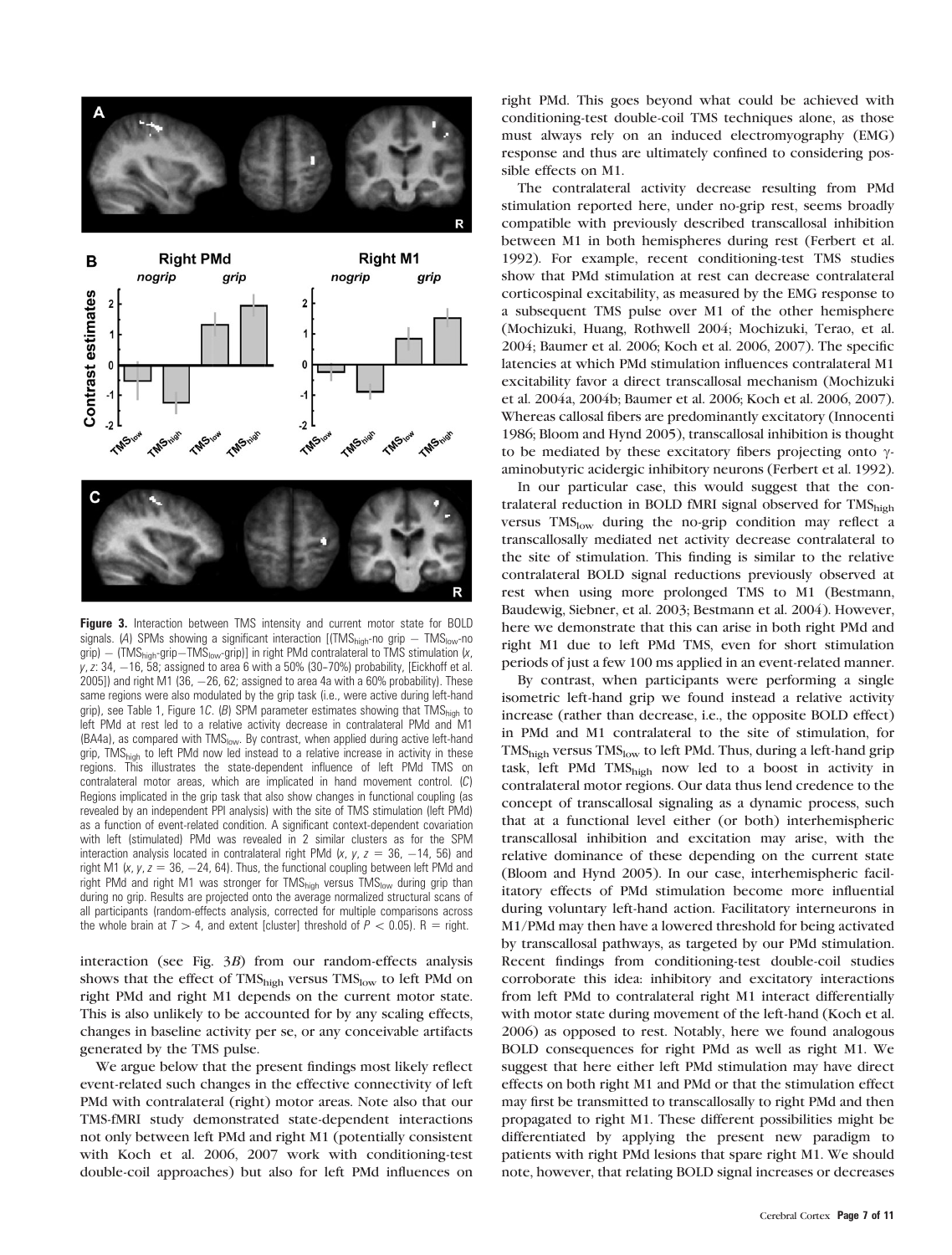to actual inhibitory or excitatory neural activity is a complex issue that cannot be resolved directly by fMRI alone but inevitably requires combination of more invasive recordings of neural activity with fMRI (Logothetis et al. 2001; Logothetis and Wandell 2004). Although the present study found that remote BOLD effects of left PMd TMS could reverse in direction with current motor state, in apparent analogy to recent twin-coil findings (Koch et al. 2006), the relation between BOLD changes and neural firing must always be considered with care. We note also that TMS to left PMd did not alter grip behavior, although we did observe a clear effect on BOLD signal in right PMd and right M1 that reversed during rest. Our design has in fact aimed to avoid any behavioral changes due to TMS, as otherwise those might have further complicated interpretation of the BOLD effects. We therefore conclude that the observed BOLD changes were caused by the physiological TMS intervention here, rather than reflecting differences in behavior.

Our further PPI analysis revealed significantly enhanced functional coupling (covariation in BOLD signal) between left PMd and right PMd/M1, specifically for TMS<sub>high</sub> versus TMS<sub>low</sub> in the grip versus no-grip conditions. That is, functional coupling between these regions was strongest when highintensity TMS was applied to left PMd during the active grip condition, consistent with variations in activity for this stimulated region then propagating in a corresponding manner to right PMd and right M1, in the context of the left-hand grip task. This provides further evidence that a voluntary motor task with the left-hand leads to facilitatory interactions between left PMd and right PMd/M1, rather than just transcallosal inhibition as is typically found at rest. Moreover, our data suggest that the topography of these interregional influences is specific to brain regions engaged in the current task. This implies that while the effects of TMS are not restricted to the site of stimulation, they are also not broadcasted across the entire range of putatively interconnected brain regions, as, for example, ipsilateral M1. In addition, TMS here predominantly influenced currently taskrelevant brain regions that are intimately connected to the stimulation site and concerned with the generation of movement (Ehrsson et al. 2000, 2001; Ward et al. 2007), whereas other regions activated during the task such as contralateral, parietal, and somatosensory cortex were not influenced by TMS in a context-dependent way.

The present study demonstrates how concurrent TMS-fMRI can be used to characterize context- or state*-*dependent interactions between remote but interconnected regions of the motor system. TMS-fMRI may have some advantages over classical TMS approaches relying on EMG measures after stimulation of M1, and of other sites as in conditioning-test approaches, in addition to allowing measurement of activity levels in numerous brain regions concurrently. Quantification of peripheral muscle responses during contraction can become ambiguous because different I-waves (Amassian and Stewart 2003) are recruited during motor behavior than at rest. During voluntary action, it can thus remain unclear whether any changes in peripheral muscle responses (e.g., due to M1 TMS, in the context of a conditioning pulse elsewhere or not) reflect different I-wave recruitment or the stimulation of different intracortical pathways. Whereas, the BOLD signal itself has to be interpreted with some caution (Logothetis and Wandell 2004), it can nevertheless provide a very different, potentially complementary measure of the cortical areas affected during stimulation of primary and secondary motor areas, and of their functional interplay, without having to rely on peripheral muscle responses or direct M1 stimulation.

We had chosen to target left PMd with TMS here, while varying the requirements for an ipsilateral handgrip task, precisely because we did not seek to disrupt performance via TMS but rather to ''inject'' a well-controlled input into PMd and then measure its remote causal influences with fMRI, while varying context in an event-related manner. The present approach thus extends previous repetitive TMS (Plewnia et al. 2003; Schambra et al. 2003) or ''off-line'' TMS studies that were combined with neuroimaging measures (Paus 1999; Chouinard et al. 2003; Siebner et al. 2003; Tegenthoff et al. 2005), which had disclosed some network activity changes following extended stimulation of sensorimotor areas. The more ''online'' combination of fMRI with interleaved short bursts of TMS in the scanner, as used here, can evidently disclose rapid eventrelated effects and their spatial topography within the sensorimotor network. Although, we had specifically chosen to stimulate left PMd here because of its suggested dominance for the selection and preparation of hand movements (Schluter et al. 2001; Astafiev et al. 2003; Rushworth et al. 2003; Davare et al. 2006), we would not make any strong claims for hemispheric specialization based on the current data. It may be useful to extend the same approach as introduced here to stimulation of right PMd instead in future work and indeed to stimulation of numerous different motor sites.

Other approaches in fMRI research without TMS (e.g., Worsley et al. 1998; Friston et al. 2003; Roebroeck et al. 2005; Patel et al. 2006) have also emphasized that ''functional coupling" or "effective connectivity" between interconnected brain regions may vary with the current state. This may dynamically reconfigure how much influence a given brain region has upon certain others. The present combined TMS-fMRI approach may provide a particularly direct empirical approach to such theoretical issues concerning interregional influences. We thus think our study establishes and corroborates a methodological approach that may be of more general use in studying how motor networks may be reconfigured as a function of the current state (Massimini et al. 2005; Paus 2005).

In conclusion, by obtaining fMRI measures of brain activity during event-related TMS, rather than relying on peripheral muscle activity (as required in the standard conditioning-test TMS method), we were able not only to confirm previous hypotheses of interhemispheric causal influences between (left) PMd and contralateral (right) M1 but also to reveal these for contralateral right PMd. Moreover, we showed that controlling hand movements engages interhemispheric interplay specifically within a network of movement-related cortical motor structures. Finally, we found that the nature of this functional interplay between interconnected motor areas depended critically on the current motor state. For future studies, the current approach might be extended to clinical applications to assess how the observed interplay between interconnected brain regions might be affected in disease states; how this reacts to damage of other parts of the brain, after stroke; and how the observed remote effects of PMd TMS might change in patients with recovery, either spontaneously over time since brain injury or after specific interventions.

## Supplementary Material

Supplementary figure S1 and table S1 can be found at: http:// www.cercor.oxfordjournals.org/.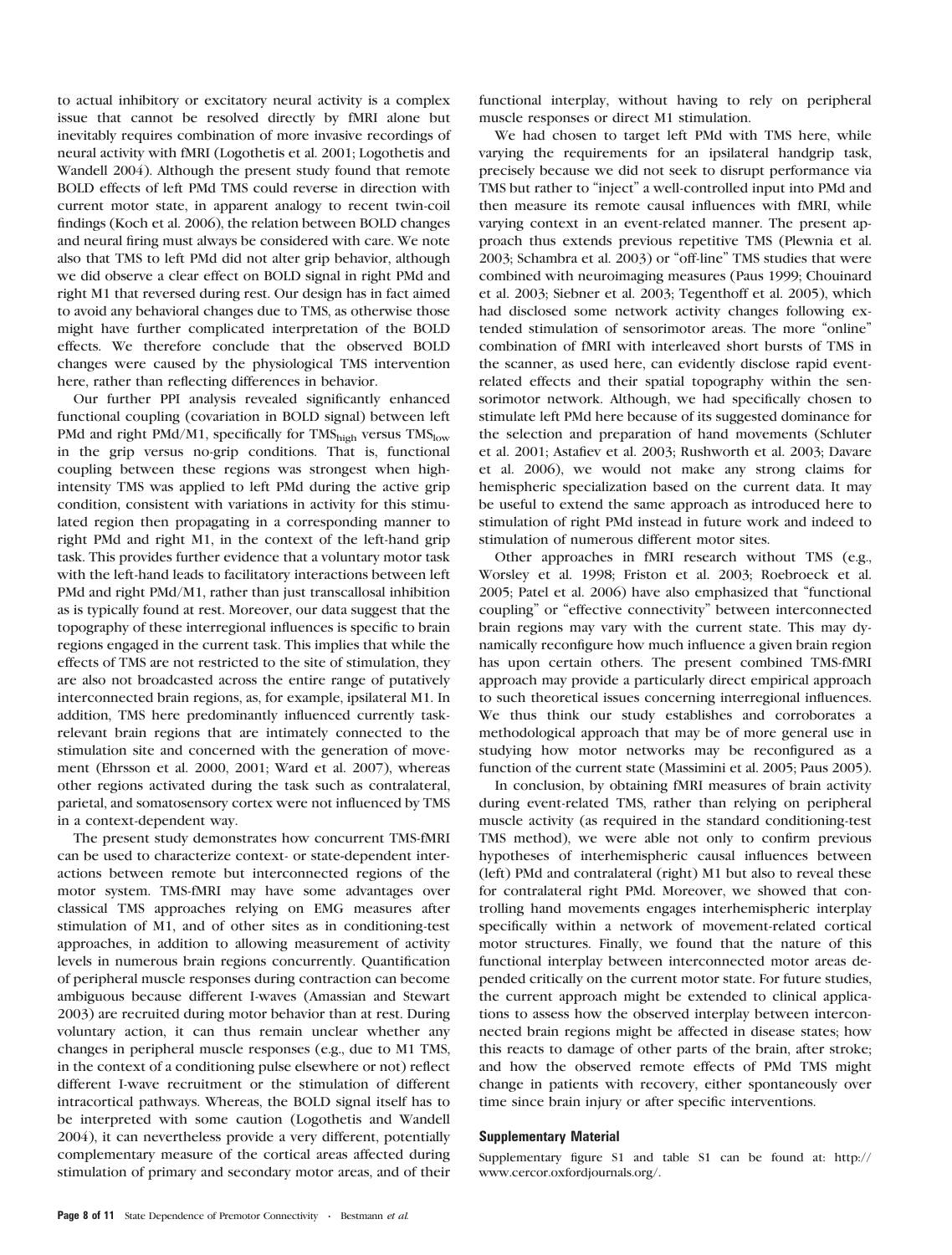## Funding

Wellcome Trust (S.B., C.C.R., F.B., J.D., N.S.W., N.W., O.J.); Medical Research Council (J.C.R., J.D.); Patrick Berthoud Charitable Trust (O.S.).

#### **Notes**

We thank Victor Baller for construction of the TMS coil holder and Peter Aston and Eric Featherstone for technical support. Conflict of Interest: None declared.

Address correspondence to Sven Bestmann. Wellcome Trust Centre for Neuroimaging at UCL, Institute of Neurology, University College London, Queen Square, WC1N 3BG, London, UK.Email: s.bestmann@ fil.ion.ucl.ac.uk

## **References**

- Amassian VE, Stewart M. 2003. Motor cortical and other cortical interneuronal networks that generate very high frequency waves. Suppl Clin Neurophysiol. 56:119-142.
- Amiez C, Kostopoulos P, Champod AS, Petrides M. 2006. Local morphology predicts functional organization of the dorsal premotor region in the human brain. J Neurosci. 26:2724-2731.
- Andersson JL, Hutton C, Ashburner J, Turner R, Friston K. 2001. Modeling geometric deformations in EPI time series. Neuroimage. 13:903-919.
- Astafiev SV, Shulman GL, Stanley CM, Snyder AZ, Van Essen DC, Corbetta M. 2003. Functional organization of human intraparietal and frontal cortex for attending, looking, and pointing. J Neurosci. 23:4689-4699.
- Baudewig J, Siebner HR, Bestmann S, Tergau F, Tings T, Paulus W, Frahm J. 2001. Functional MRI of cortical activations induced by transcranial magnetic stimulation (TMS). Neuroreport. 12: 3543--3548.
- Baumer T, Bock F, Koch G, Lange R, Rothwell JC, Siebner HR, Munchau A. 2006. Magnetic stimulation of human premotor or motor cortex produces interhemispheric facilitation through distinct pathways. J Physiol. 572:857-868.
- Bestmann S, Baudewig J, Frahm J. 2003. On the synchronization of transcranial magnetic stimulation and functional echo-planar imaging. J Magn Reson Imaging. 17:309-316.
- Bestmann S, Baudewig J, Siebner HR, Rothwell JC, Frahm J. 2003. Subthreshold high-frequency TMS of human primary motor cortex modulates interconnected frontal motor areas as detected by interleaved fMRI-TMS. Neuroimage. 20:1685-1696.
- Bestmann S, Baudewig J, Siebner HR, Rothwell JC, Frahm J. 2004. Functional MRI of the immediate impact of transcranial magnetic stimulation on cortical and subcortical motor circuits. Eur J Neurosci. 19:1950-1962.
- Bestmann S, Baudewig J, Siebner HR, Rothwell JC, Frahm J. 2005. BOLD MRI responses to repetitive TMS over human dorsal premotor cortex. Neuroimage. 28:22-29.
- Bloom JS, Hynd GW. 2005. The role of the corpus callosum in interhemispheric transfer of information: excitation or inhibition? Neuropsychol Rev. 15:59-71.
- Bohning DE, Shastri A, McConnell KA, Nahas Z, Lorberbaum JP, Roberts DR, Teneback C, Vincent DJ, George MS. 1999. A combined TMS/fMRI study of intensity-dependent TMS over motor cortex. Biol Psychiatry. 45:385-394.
- Bohning DE, Shastri A, Nahas Z, Lorberbaum JP, Andersen SW, Dannels WR, Haxthausen EU, Vincent DJ, George MS. 1998. Echoplanar BOLD fMRI of brain activation induced by concurrent transcranial magnetic stimulation. Invest Radiol. 33:336-340.
- Bohning DE, Shastri A, Wassermann EM, Ziemann U, Lorberbaum JP, Nahas Z, Lomarev MP, George MS. 2000. BOLD-f MRI response to single-pulse transcranial magnetic stimulation (TMS). J Magn Reson Imaging. 11:569-574.
- Chouinard PA, Paus T. 2006. The primary motor and premotor areas of the human cerebral cortex. Neuroscientist. 12:143-152.
- Chouinard PA, Van Der Werf YD, Leonard G, Paus T. 2003. Modulating neural networks with transcranial magnetic stimulation applied

over the dorsal premotor and primary motor cortices. J Neurophysiol. 90:1071-1083.

- Churchland MM, Yu BM, Ryu SI, Santhanam G, Shenoy KV. 2006. Neural variability in premotor cortex provides a signature of motor preparation. J Neurosci. 26:3697-3712.
- Cisek P, Crammond DJ, Kalaska JF. 2003. Neural activity in primary motor and dorsal premotor cortex in reaching tasks with the contralateral versus ipsilateral arm. J Neurophysiol. 89:  $922 - 942$ .
- Cisek P, Kalaska JF. 2005. Neural correlates of reaching decisions in dorsal premotor cortex: specification of multiple direction choices and final selection of action. Neuron. 45:801-814.
- Davare M, Andres M, Cosnard G, Thonnard JL, Olivier E. 2006. Dissociating the role of the ventral and dorsal premotor cortex in precision grasping. J Neurosci. 26:2260-2268.
- Deichmann R, Schwarzbauer C, Turner R. 2004. Optimisation of the 3D MDEFT sequence for anatomical brain imaging: technical implications at 1.5 and 3 T. Neuroimage. 21:757-767.
- Della-Maggiore V, Sekuler AB, Grady CL, Bennett PJ, Sekuler R, McIntosh AR. 2000. Corticolimbic interactions associated with performance on a short-term memory task are modified by age. J Neurosci. 20:8410-8416.
- Dum RP, Strick PL. 2005. Frontal lobe inputs to the digit representations of the motor areas on the lateral surface of the hemisphere. J Neurosci. 25:1375-1386.
- Duvernoy HM. 1991. The human brain: surface, blood supply, and threedimensional anatomy. New York: Springer-Verlag.
- Egner T, Hirsch J. 2005. The neural correlates and functional integration of cognitive control in a Stroop task. Neuroimage. 24:539-547.
- Ehrsson HH, Fagergren A, Jonsson T, Westling G, Johansson RS, Forssberg H. 2000. Cortical activity in precision- versus power-grip tasks: an fMRI study. J Neurophysiol. 83:528-536.
- Ehrsson HH, Fagergren E, Forssberg H. 2001. Differential fronto-parietal activation depending on force used in a precision grip task: an fMRI study. J Neurophysiol. 85:2613-2623.
- Eickhoff SB, Stephan KE, Mohlberg H, Grefkes C, Fink GR, Amunts K, Zilles K. 2005. A new SPM toolbox for combining probabilistic cytoarchitectonic maps and functional imaging data. Neuroimage. 25:1325--1335.
- Evarts EV. 1966. Pyramidal tract activity associated with a conditioned hand movement in the monkey. J Neurophysiol. 29:1011-1027.
- Ferbert A, Priori A, Rothwell JC, Day BL, Colebatch JG, Marsden CD. 1992. Interhemispheric inhibition of the human motor cortex. J Physiol. 453:525-546.
- Friston KJ, Buechel C, Fink GR, Morris J, Rolls E, Dolan RJ. 1997. Psychophysiological and modulatory interactions in neuroimaging. Neuroimage. 6:218-229.
- Friston KJ, Fletcher P, Josephs O, Holmes A, Rugg MD, Turner R. 1998. Event-related fMRI: characterizing differential responses. Neuroimage. 7:30-40.
- Friston KJ, Harrison L, Penny W. 2003. Dynamic causal modelling. Neuroimage. 19:1273--1302.
- Friston KJ, Holmes AP, Poline JB, Grasby PJ, Williams SC, Frackowiak RS, Turner R. 1995. Analysis of fMRI time-series revisited. Neuroimage.  $2:45-53.$
- Gitelman DR, Penny WD, Ashburner J, Friston KJ. 2003. Modeling regional and psychophysiologic interactions in fMRI: the importance of hemodynamic deconvolution. Neuroimage. 19:200-207.
- Grafton ST, Fagg AH, Arbib MA. 1998. Dorsal premotor cortex and conditional movement selection: a PET functional mapping study. J Neurophysiol. 79:1092-1097.
- Hoshi E, Tanji J. 2004. Functional specialization in dorsal and ventral premotor areas. Prog Brain Res. 143:507-511.
- Innocenti GM. 1986. The general organization of callosal connections in the cerebral cortex. In: Jones EG, Peters AA, editors. Cerebral Cortex. New York: Plenum Press. p. 291-354.
- Johansen-Berg H, Rushworth MF, Bogdanovic MD, Kischka U, Wimalaratna S, Matthews PM. 2002. The role of ipsilateral premotor cortex in hand movement after stroke. Proc Natl Acad Sci USA. 99:14518--14523.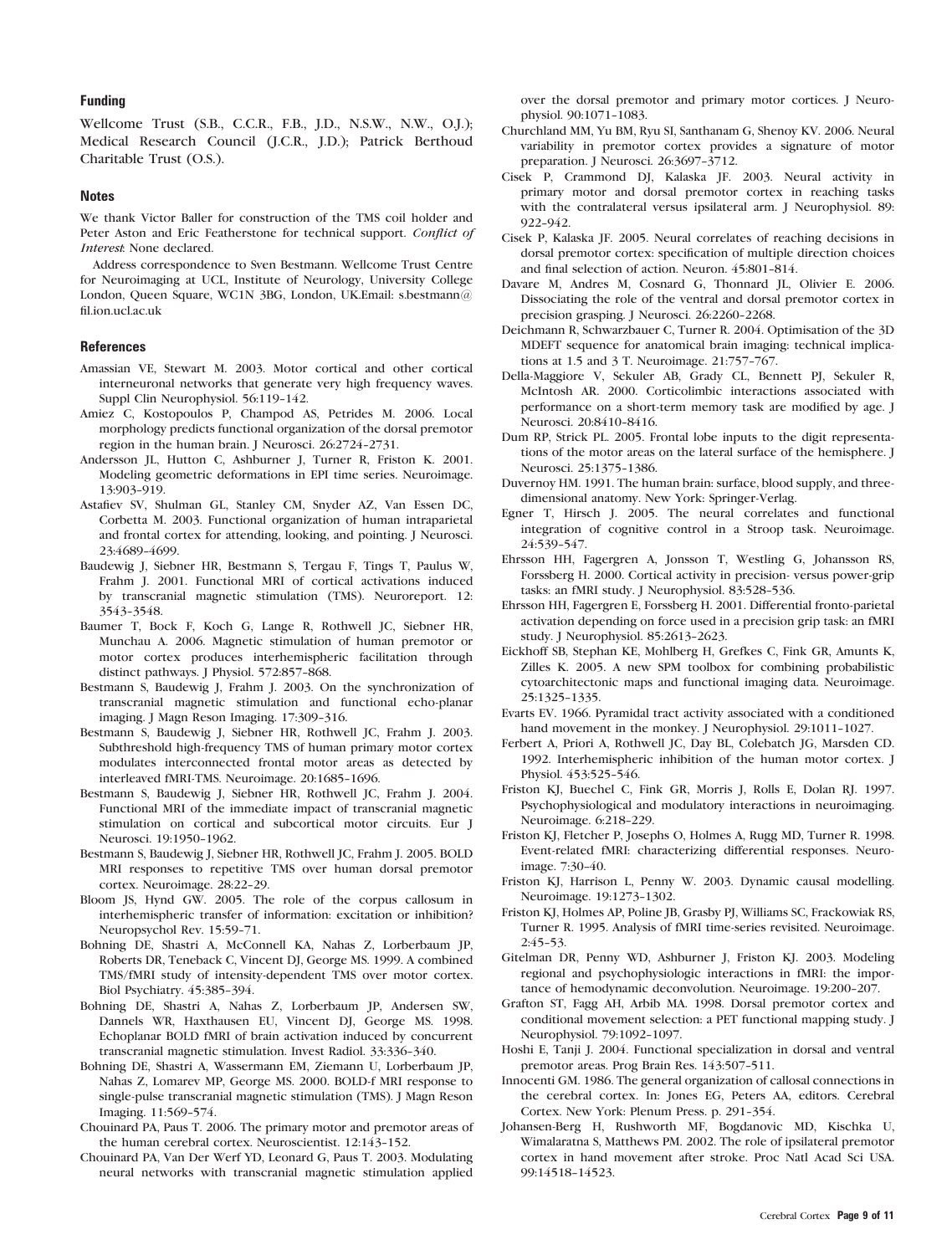- Josephs O, Deichmann R, Turner R. 2000. Trajectory measurement and generalised reconstruction in rectilinear EPI. Proc ISMRM. 8:1517.
- Kemna LJ, Gembris D. 2003. Repetitive transcranial magnetic stimulation induces different responses in different cortical areas: a functional magnetic resonance study in humans. Neurosci Lett. 336:85-88.
- Koch G, Franca M, Del Olmo MF, Cheeran B, Milton R, Alvarez SM, Rothwell JC. 2006. Time course of functional connectivity between dorsal premotor and contralateral motor cortex during movement selection. J Neurosci. 26:7452-7459.
- Koch G, Franca M, Mochizuki H, Marconi B, Caltagirone C, Rothwell JC. 2007. Interactions between pairs of transcranial magnetic stimuli over the human left dorsal premotor cortex differ from those seen in primary motor cortex. J Physiol. 578:551-562.
- Lee L, Siebner HR, Rowe JB, Rizzo V, Rothwell JC, Frackowiak RS, Friston KJ. 2003. Acute remapping within the motor system induced by low-frequency repetitive transcranial magnetic stimulation. J Neurosci. 23:5308-5318.
- Logothetis NK, Pauls J, Augath M, Trinath T, Oeltermann A. 2001. Neurophysiological investigation of the basis of the fMRI signal. Nature. 412:150-157.
- Logothetis NK, Wandell BA. 2004. Interpreting the BOLD signal. Annu Rev Physiol. 66:735--769.
- Lu MT, Preston JB, Strick PL. 1994. Interconnections between the prefrontal cortex and the premotor areas in the frontal lobe. J Comp Neurol. 341:375-392.
- Macey PM, Macey KE, Kumar R, Harper RM. 2004. A method for removal of global effects from fMRI time series. Neuroimage. 22: 360-366.
- Marconi B, Genovesio A, Giannetti S, Molinari M, Caminiti R. 2003. Callosal connections of dorso-lateral premotor cortex. Eur J Neurosci. 18:775--788.
- Massimini M, Ferrarelli F, Huber R, Esser SK, Singh H, Tononi G. 2005. Breakdown of cortical effective connectivity during sleep. Science. 309:2228--2232.
- Mayka MA, Corcos DM, Leurgans SE, Vaillancourt DE. 2006. Threedimensional locations and boundaries of motor and premotor cortices as defined by functional brain imaging: a meta-analysis. Neuroimage. 31:1453--1474.
- Mochizuki H, Huang YZ, Rothwell JC. 2004. Interhemispheric interaction between human dorsal premotor and contralateral primary motor cortex. J Physiol. 561:331-338.
- Mochizuki H, Terao Y, Okabe S, Furubayashi T, Arai N, Iwata NK, Hanajima R, Kamakura K, Motoyoshi K, Ugawa Y. 2004. Effects of motor cortical stimulation on the excitability of contralateral motor and sensory cortices. Exp Brain Res. 158:519-526.
- Modugno N, Nakamura Y, MacKinnon CD, Filipovic SR, Bestmann S, Berardelli A, Rothwell JC. 2001. Motor cortex excitability following short trains of repetitive magnetic stimuli. Exp Brain Res. 140:453-459
- O'Shea J, Johansen-Berg H, Trief D, Göbel S, Rushworth M. 2007. Functionally specific reorganization in human premotor cortex. Neuron. 54:479-490.
- Patel RS, Bowman FD, Rilling JK. 2006. A Bayesian approach to determining connectivity of the human brain. Hum Brain Mapp. 27:267--276.
- Paus T. 1999. Imaging the brain before, during, and after transcranial magnetic stimulation. Neuropsychologia. 37:219-224.
- Paus T. 2005. Inferring causality in brain images: a perturbation approach. Philos Trans R Soc Lond B Biol Sci. 360:1109-1114.
- Paus T, Jech R, Thompson CJ, Comeau R, Peters T, Evans AC. 1997. Transcranial magnetic stimulation during positron emission tomography: a new method for studying connectivity of the human cerebral cortex. J Neurosci. 17:3178-3184.
- Paus T, Jech R, Thompson CJ, Comeau R, Peters T, Evans AC. 1998. Dose-dependent reduction of cerebral blood flow during rapid-rate transcranial magnetic stimulation of the human sensorimotor cortex. J Neurophysiol. 79:1102-1107.
- Paus T, Sipila PK, Strafella AP. 2001. Synchronization of neuronal activity in the human primary motor cortex by transcranial magnetic stimulation: an EEG study. J Neurophysiol. 86:1983-1990.
- Picard N, Strick PL. 2001. Imaging the premotor areas. Curr Opin Neurobiol. 11:663-672.
- Plewnia C, Lotze M, Gerloff C. 2003. Disinhibition of the contralateral motor cortex by low-frequency rTMS. Neuroreport. 14:609-612.
- Praeg E, Herwig U, Lutz K, Jancke L. 2005. The role of the right dorsal premotor cortex in visuomotor learning: a transcranial magnetic stimulation study. Neuroreport. 16:1715-1718.
- Roebroeck A, Formisano E, Goebel R. 2005. Mapping directed influence over the brain using Granger causality and fMRI. Neuroimage. 25:230-242.
- Romeo S, Gilio F, Pedace F, Ozkaynak S, Inghilleri M, Manfredi M, Berardelli A. 2000. Changes in the cortical silent period after repetitive magnetic stimulation of cortical motor areas. Exp Brain Res. 135:504-510.
- Rowe JB, Siebner H, Filipovic SR, Cordivari C, Gerschlager W, Rothwell J, Frackowiak R. 2006. Aging is associated with contrasting changes in local and distant cortical connectivity in the human motor system. Neuroimage. 32:747--760.
- Ruff CC, Blankenburg F, Bjoertomt O, Bestmann S, Freeman E, Haynes JD, Rees G, Josephs O, Deichmann R, Driver J. 2006. Concurrent TMS-fMRI and psychophysics reveal frontal influences on human retinotopic visual cortex. Curr Biol. 16:1479-1488.
- Rushworth MF, Johansen-Berg H, Gobel SM, Devlin JT. 2003. The left parietal and premotor cortices: motor attention and selection. Neuroimage. 20(Suppl 1):S89-S8100.
- Sack AT, Kohler A, Bestmann S, Linden DE, Dechent P, Goebel R, Baudewig J. Forthcoming. 2007. Imaging the brain activity changes underlying impaired visuospatial judgments: simultaneous fMRI, TMS, and behavioral studies. Cereb Cortex. doi:10.1093/cercor/ bhm013.
- Schambra HM, Sawaki L, Cohen LG. 2003. Modulation of excitability of human motor cortex (M1) by 1 Hz transcranial magnetic stimulation of the contralateral M1. Clin Neurophysiol. 114:130-133.
- Schluter ND, Krams M, Rushworth MF, Passingham RE. 2001. Cerebral dominance for action in the human brain: the selection of actions. Neuropsychologia. 39:105-113.
- Schluter ND, Rushworth MF, Passingham RE, Mills KR. 1998. Temporary interference in human lateral premotor cortex suggests dominance for the selection of movements. A study using transcranial magnetic stimulation. Brain. 121:785-799.
- Scott SH, Sergio LE, Kalaska JF. 1997. Reaching movements with similar hand paths but different arm orientations. II. Activity of individual cells in dorsal premotor cortex and parietal area 5. J Neurophysiol. 78:2413-2426.
- Siebner HR, Filipovic SR, Rowe JB, Cordivari C, Gerschlager W, Rothwell JC, Frackowiak RS, Bhatia KP. 2003. Patients with focal arm dystonia have increased sensitivity to slow-frequency repetitive TMS of the dorsal premotor cortex. Brain. 126:2710-2725.
- Siebner HR, Peller M, Willoch F, Auer C, Bartenstein P, Drzezga A, Schwaiger M, Conrad B. 1999. Imaging functional activation of the auditory cortex during focal repetitive transcranial magnetic stimulation of the primary motor cortex in normal subjects. Neurosci Lett. 270:37-40.
- Taniwaki T, Okayama A, Yoshiura T, Nakamura Y, Goto Y, Kira J, Tobimatsu S. 2003. Reappraisal of the motor role of basal ganglia: a functional magnetic resonance image study. J Neurosci. 23: 3432-3438.
- Tanji J, Okano K, Sato KC. 1988. Neuronal activity in cortical motor areas related to ipsilateral, contralateral, and bilateral digit movements of the monkey. J Neurophysiol. 60:325-343.
- Tegenthoff M, Ragert P, Pleger B, Schwenkreis P, Forster AF, Nicolas V, Dinse HR. 2005. Improvement of tactile discrimination performance and enlargement of cortical somatosensory maps after 5 Hz rTMS. PLoS Biol. 3:e362.
- Ward NS, Frackowiak RS. 2003. Age-related changes in the neural correlates of motor performance. Brain. 126:873-888.
- Ward NS, Newton JM, Swayne OB, Lee L, Frackowiak RS, Thompson AJ, Greenwood RJ, Rothwell JC. 2007. The relationship between brain activity and peak grip force is modulated by corticospinal system integrity after subcortical stroke. Eur J Neurosci. 25: 1865-1873.